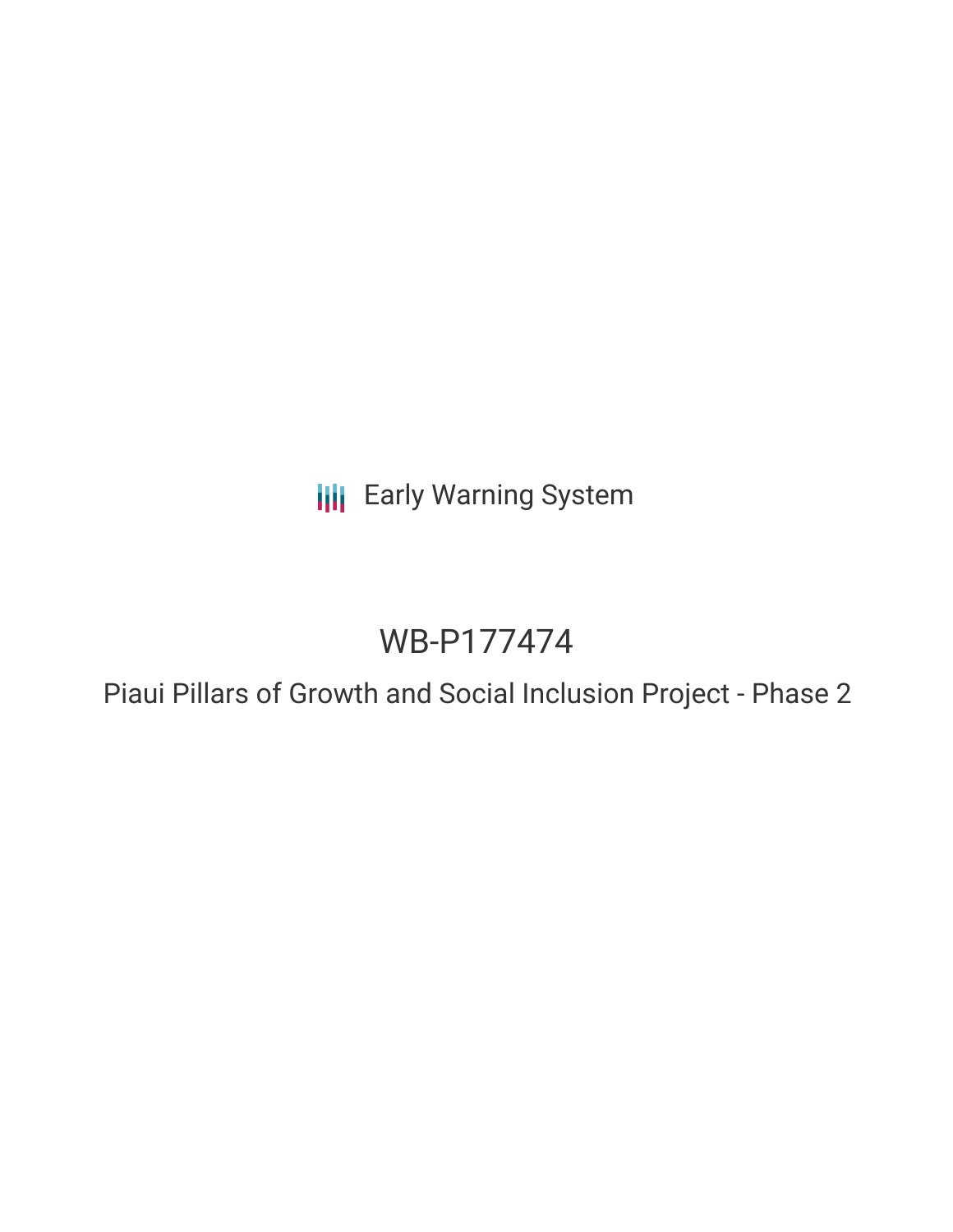

### **Quick Facts**

| <b>Countries</b>               | <b>Brazil</b>            |
|--------------------------------|--------------------------|
| <b>Specific Location</b>       | State of Piauí, Brazil   |
| <b>Financial Institutions</b>  | World Bank (WB)          |
| <b>Status</b>                  | Proposed                 |
| <b>Bank Risk Rating</b>        |                          |
| <b>Borrower</b>                | Goverment of Piauí State |
| <b>Sectors</b>                 | Agriculture and Forestry |
| <b>Investment Type(s)</b>      | Loan                     |
| <b>Investment Amount (USD)</b> | \$50.00 million          |
| <b>Project Cost (USD)</b>      | \$50.00 million          |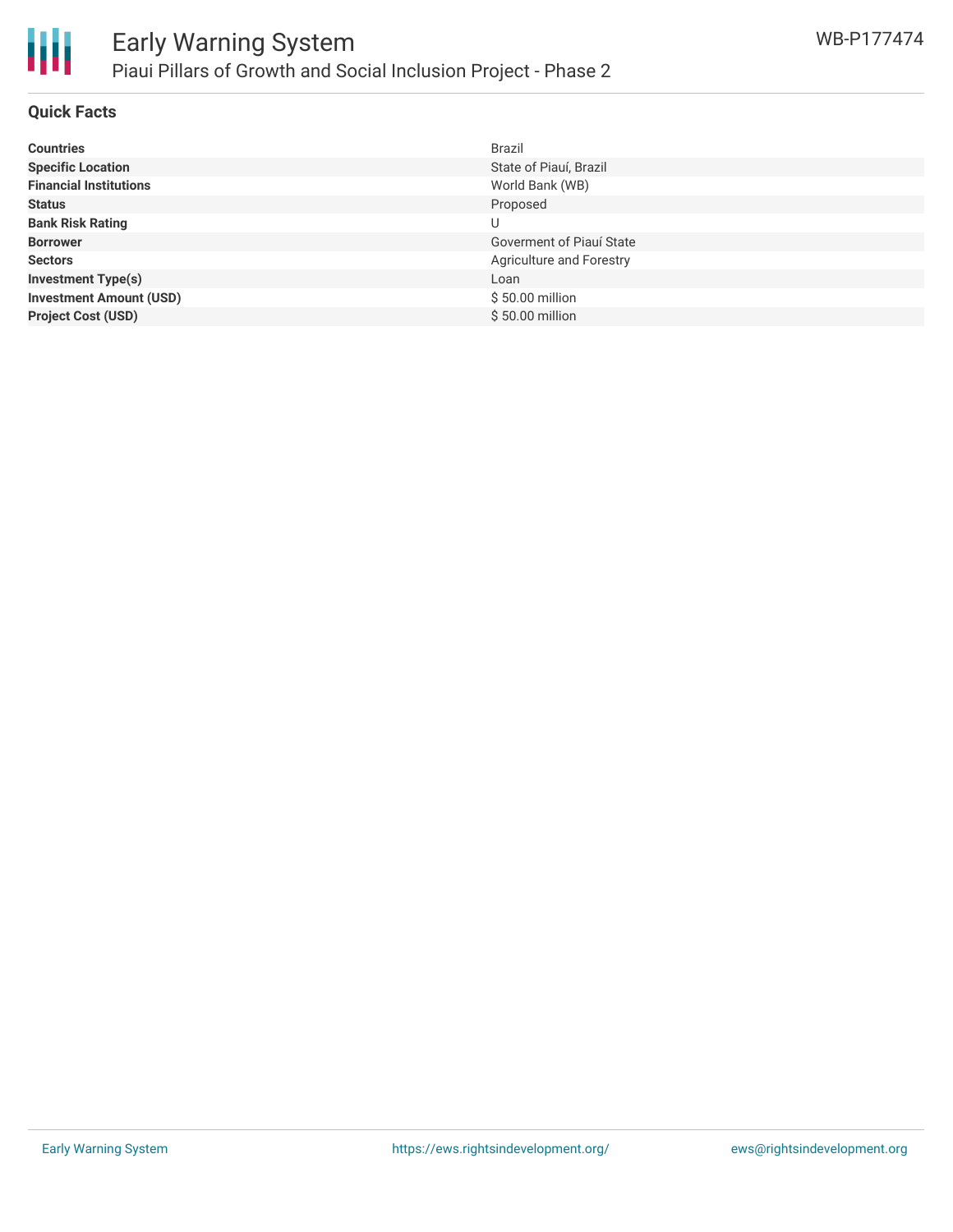

## Early Warning System Piaui Pillars of Growth and Social Inclusion Project - Phase 2

### **Investment Description**

World Bank (WB)